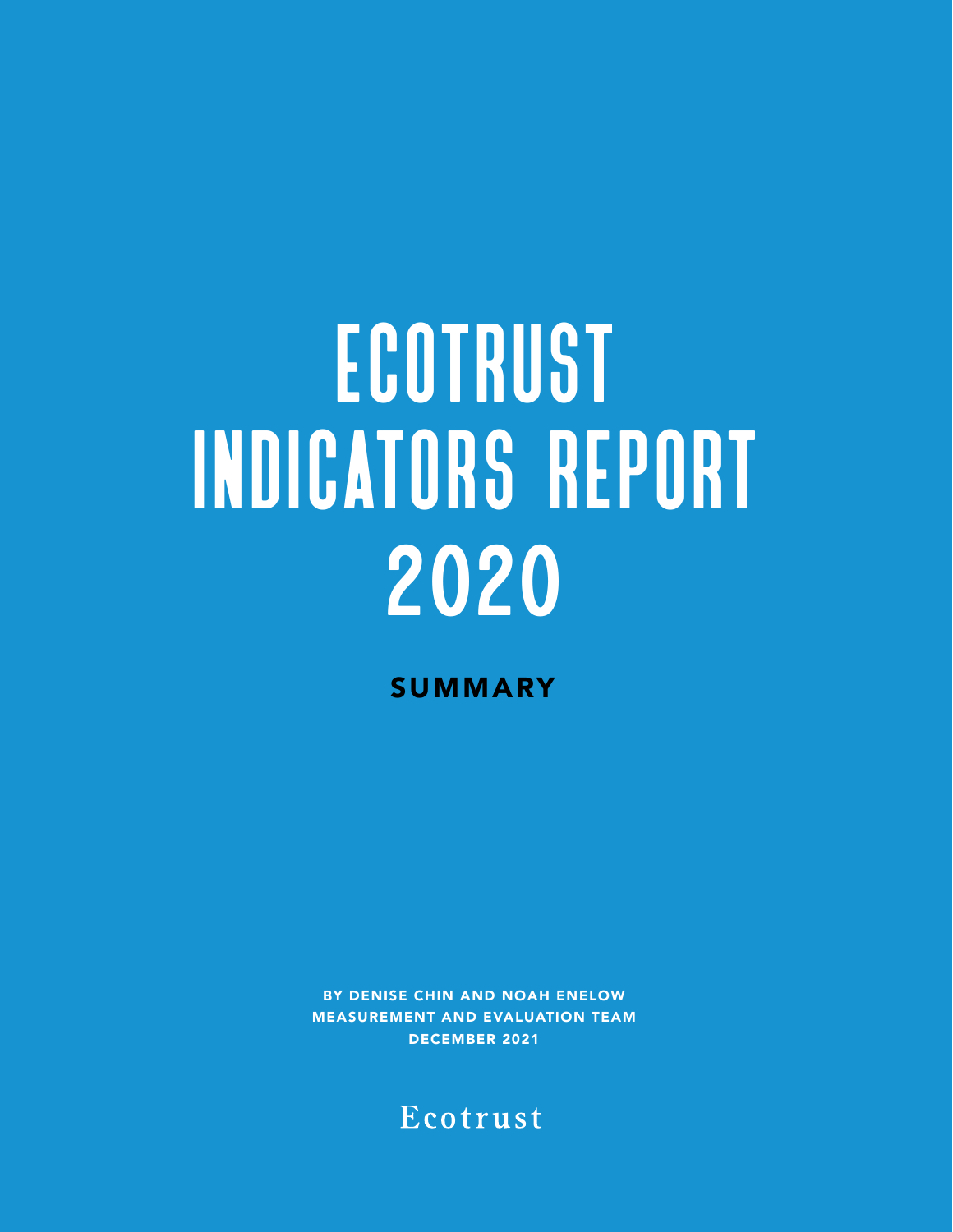# Ecotrust's Organization-Wide Indicators: A Snapshot of 2020

This snapshot summarizes Ecotrust's second annual organization-wide Indicators Report, covering the calendar year 2020. We organize the material according to six top-line categories: Acres, Audiences, Businesses, Inclusion/Equity, Jobs, and Partners/Trainees.

# ACRES

Ecotrust advances the stewardship of lands and climate justice by supporting the restoration and protection of acres under climate-smart land and water management, through ownership, management support, $1$  and mapping/spatial analysis.

#### **Table 1. Summary of Acres**

| <b>CATEGORY</b>          | <b>TOTAL ACRES (2020)</b> |  |  |
|--------------------------|---------------------------|--|--|
| Mapping/Spatial Analysis | 6,455,884                 |  |  |
| Management Support       | 387,342                   |  |  |
| Ownership                | 111,360                   |  |  |

# AUDIENCES

Ecotrust promotes community connection and partnership, tracking touch points with external audiences through a range of virtual and in-person channels.

#### **Table 2. Summary of Audiences**

| <b>CATEGORY</b>                                                 | <b>TOTAL (2020)</b> |  |
|-----------------------------------------------------------------|---------------------|--|
| Web-based tool users                                            | 5,794               |  |
| Total Clicks/Engagement from most engaging content <sup>2</sup> | 1,393               |  |
| Donors                                                          | 606                 |  |
| Workshop participants                                           | 242                 |  |
| Collective giving                                               | \$3,514,420         |  |
| Twitter followers                                               | 10,553              |  |
| eNews subscribers                                               | 9,630               |  |
| Facebook fans                                                   | 6,815               |  |
| Instagram followers                                             | 5,301               |  |

<sup>1</sup> Management support encompasses a wide variety of activities including management planning assistance, supply chain support, business development support, and other forms of technical assistance.

<sup>2</sup> Due to the various ways in which audiences may react to different mediums and the various methods these platforms employ to measure audience interaction (i.e. eNews, Twitter, Facebook), we have grouped these reactions as clicks/engagement.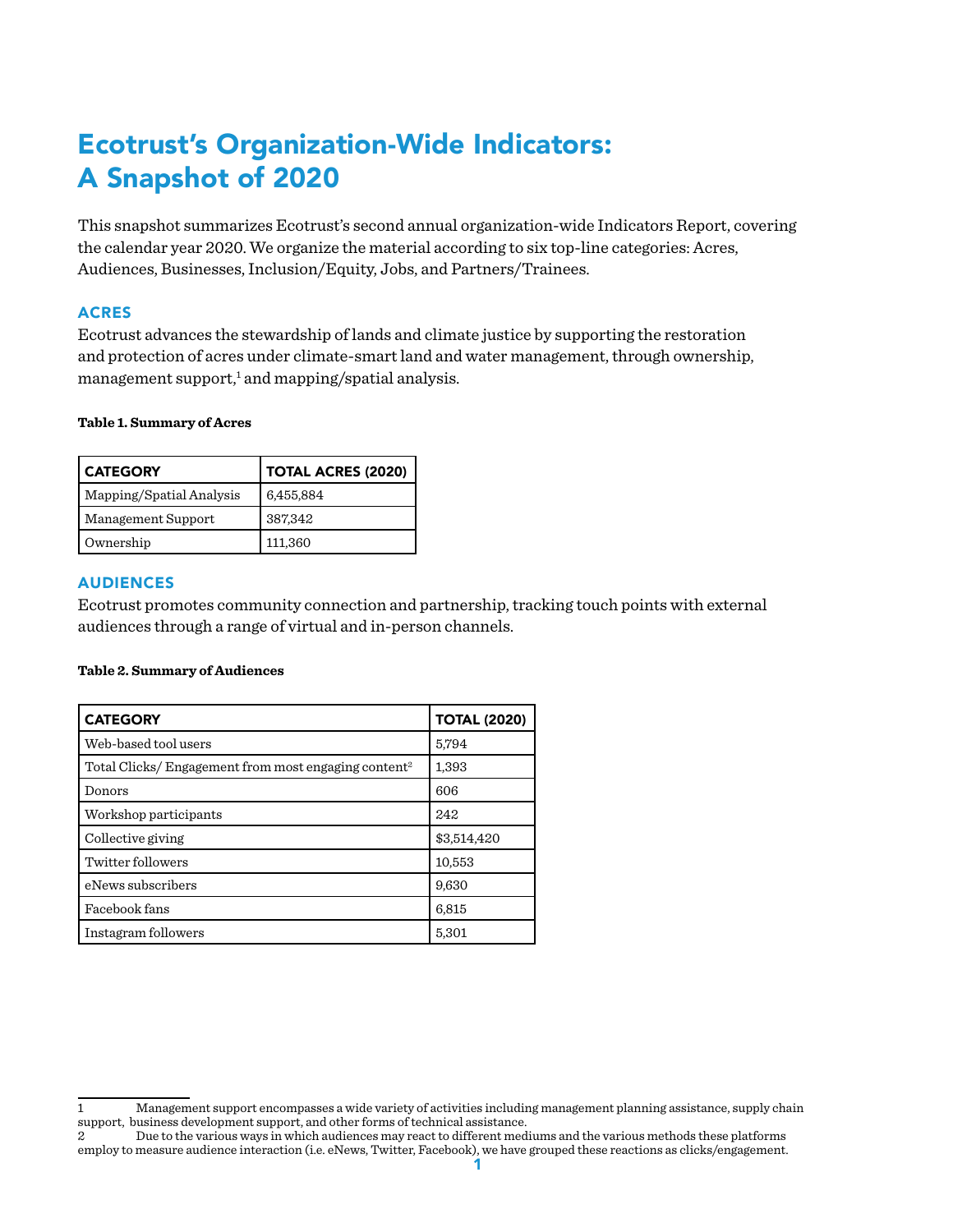### BUSINESSES

Ecotrust advances intergenerational wealth creation. Ecotrust supported a total of 329 businesses in 2020 through direct programming and subsidiary enterprises. We support businesses through technical assistance, short- and long-term warehouse and kitchen space, event space, low-cost capital, and IT infrastructure. Of the businesses supported through these channels, 101 businesses (31% of the total) were owned by Black, Indigenous, and/or People of Color (BIPOC); and 89 businesses (27% of the total) were owned by women.3



#### **Figure 1. Types of Business Support, n=329 (2020)**

#### INCLUSION/EQUITY

Ecotrust builds a culture of belonging and tracks Ecotrust's staff racial demographics in pursuit of a more socially and racially equitable, diverse, and inclusive organization, in accordance with our Racial Equity Action Plan.4 Table 4 includes all Ecotrust staff who worked anytime in 2020.

#### **Table 4. Summary of Inclusion/Equity**

| <b>CATEGORY</b> | <b>ALL STAFF (INCL. NEW HIRES)</b> | NEW HIRES (2020) | AVERAGE TENURE |
|-----------------|------------------------------------|------------------|----------------|
| <b>BIPOC</b>    | 38%                                | 50%              | 2.7            |
| White           | 62%                                | 50%              | 7.4            |

Ecotrust has 5 job tiers, with 1 as the highest tier (VP or above). Tier 4 and 5 jobs have the greatest racial diversity where 50% of employees in these categories are BIPOC. Only 14% of employees in Tier 1 are BIPOC.

4 This indicator, as well as all our race-specific indicators under the categories of Businesses, Jobs, and Partners/Trainees, form part of our work towards [2021 Racial Equity Action Plan](https://docs.google.com/document/d/1ZSua2MvOsbfCxZB_WbSEev4ozpA41tJ0y0yLF-P9bdw/edit#heading=h.t3ruk1fptsu2) Goal #5, "Be data-driven and utilize results-based accountability."

<sup>3</sup> Currently, in our data collection system business owners are categorized as either women or men. To our knowledge, Ecotrust's data collection process for business owners to date has not included categories for trans women, trans men, or gender non-binary people.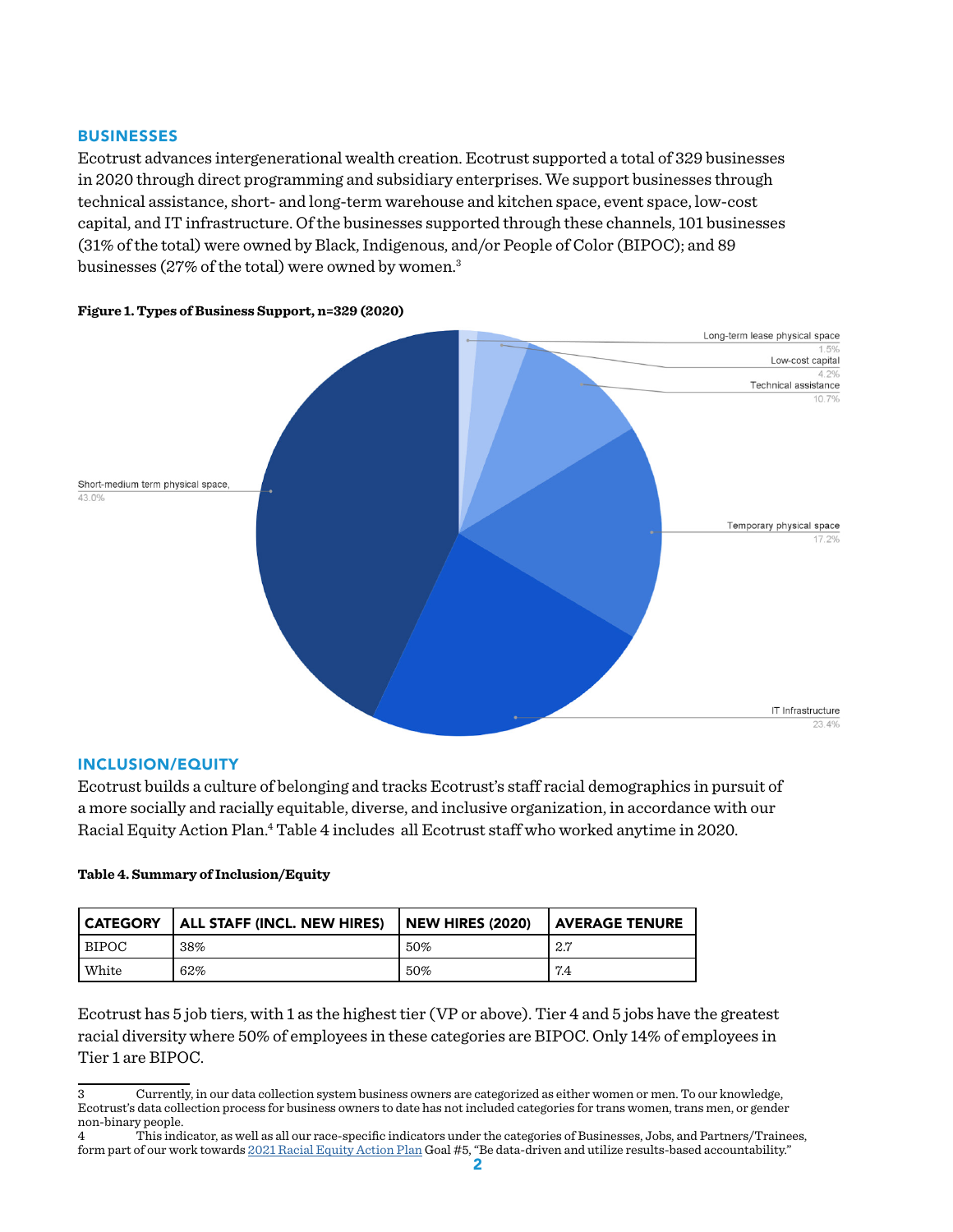

#### **Figure 2. Racial Makeup of Ecotrust Employees by Job Tier (2020)5**

## JOBS

Ecotrust creates and supports livelihoods through programmatic interventions and investments that target local and regional businesses, organizations, and institutions. Forty-five (45) percent of Ecotrust-supported/created jobs are found in BIPOC-owned businesses.6

#### **Table 5. Summary of Jobs**

| <b>CATEGORY</b>                | <b>TOTAL (2020)</b> |  |
|--------------------------------|---------------------|--|
| All jobs                       | 1,381               |  |
| Jobs in BIPOC-owned businesses | 618                 |  |

#### TRAINEES

Ecotrust engages in a range of training and capacity building programs, including training regional hub leads for Farm to Early Childhood Education, as well as career education and workforce development<sup>7</sup> targeted to young adults from BIPOC communities, and focused on stewardshiprelated fields that include forestry, urban conservation, and watershed restoration.

<sup>5</sup> The racial categories in this figure are a hybrid of current classifications in HR. These categories are in the process of being updated.

<sup>6</sup> In all cases, we count only direct (not indirect or induced) jobs created or supported. In the case of The Redd, we count only direct jobs created or supported at the seven tenants that occupy the building; not the additional jobs created or supported by the >100 sub-tenants.

<sup>7</sup> In 2020, Ecotrust developed a strategy for supporting career education and workforce development, which is summarized in an [internal whitepaper.](https://docs.google.com/document/d/12TI3H3Z1Lkh3PPJgK2uz8eOF_1ZkTRhe3gQ3G2cLLN4/edit)